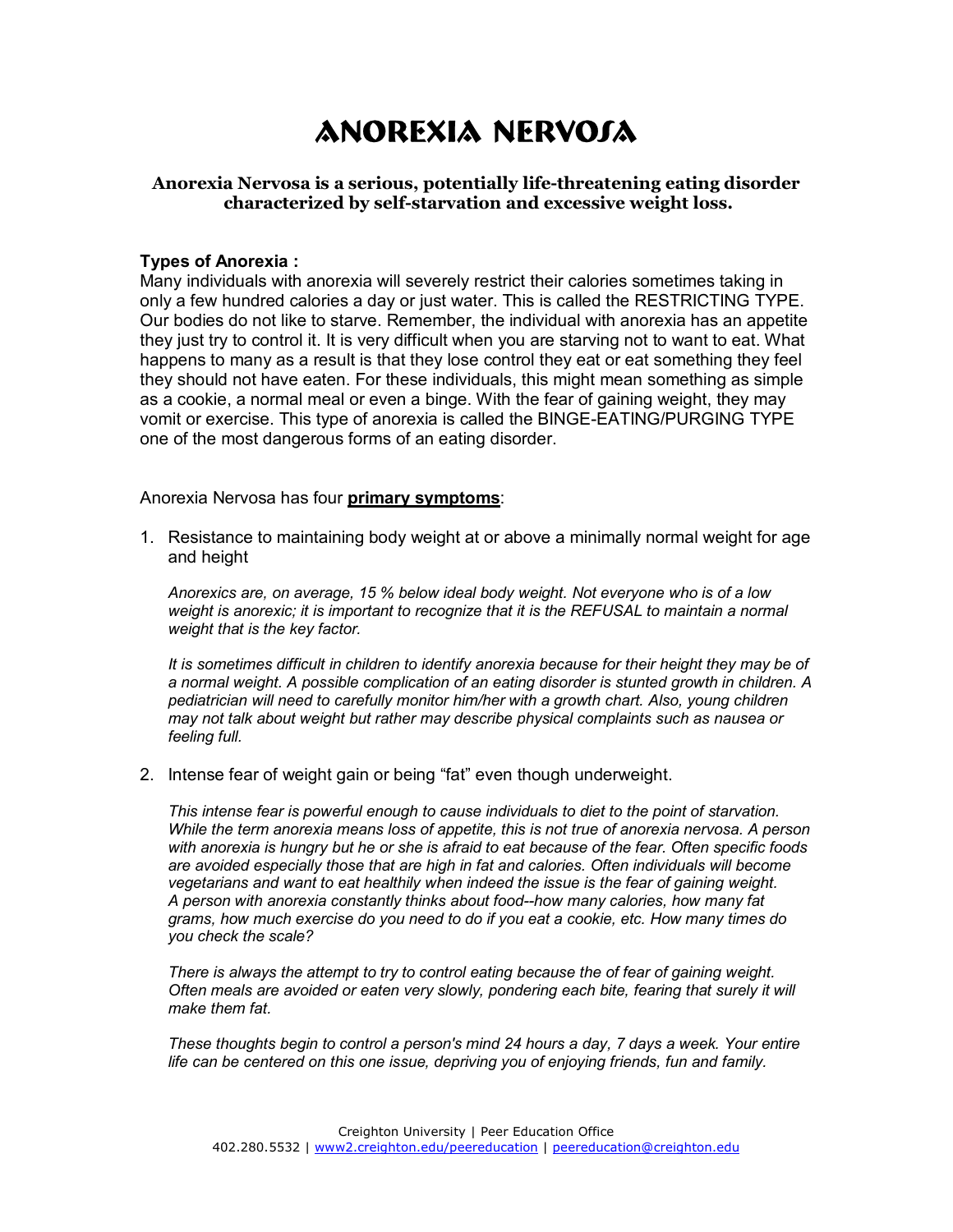### 3. Body Image Problems

*When a person with anorexia looks into a mirror he/she does not often see an accurate reflection. A person with anorexia sees him/herself as fat, even if he/she is dangerously thin. This is a very frightening experience and feels very real- driving the person to diet. Sometimes a person with anorexia can accept that he/she is very thin but cannot accept how dangerous the situation really is. It is difficult for him/her to understand that a very low weight and dangerous dieting habits can actually be fatal. The death rate for anorexia is higher than for any other psychiatric illness.* 

4. Loss of menstrual periods in girls and women post-puberty.

*Missing 3 periods is usually the criteria for this definition. This criteria cannot apply to situations where the person is a male, a young female who has not started her periods or a female who is on birth control pills.* 

Eating disorders experts have found that prompt intensive treatment significantly improves the chances of recovery. Therefore, it is important to be aware of some of the warning signs of anorexia nervosa.

# **Warning Signs** of Anorexia Nervosa:

- Dramatic weight loss.
- Preoccupation with weight, food, calories, fat grams, and dieting.
- Refusal to eat certain foods, progressing to restrictions against whole categories of food (e.g. no carbohydrates, etc.).
- Frequent comments about feeling "fat" or overweight despite weight loss.
- Anxiety about gaining weight or being "fat."
- Denial of hunger.
- Development of food rituals (e.g. eating foods in certain orders, excessive chewing, rearranging food on a plate).
- Consistent excuses to avoid mealtimes or situations involving food.
- Excessive, rigid exercise regimen--despite weather, fatigue, illness, or injury--the need to "burn off" calories taken in.
- Withdrawal from usual friends and activities.
- In general, behaviors and attitudes indicating that weight loss, dieting, and control of food are becoming primary concerns.

Anorexia nervosa involves self-starvation. The body is denied the essential nutrients it needs to function normally, so it is forced to slow down all of its processes to conserve energy. This "slowing down" can have serious medical consequences.

# **Health Consequences** of Anorexia Nervosa:

- Abnormally slow heart rate and low blood pressure, which mean that the heart muscle is changing. The risk for heart failure rises as heart rate and blood pressure levels sink lower and lower.
- Reduction of bone density (osteoporosis), which results in dry, brittle bones.